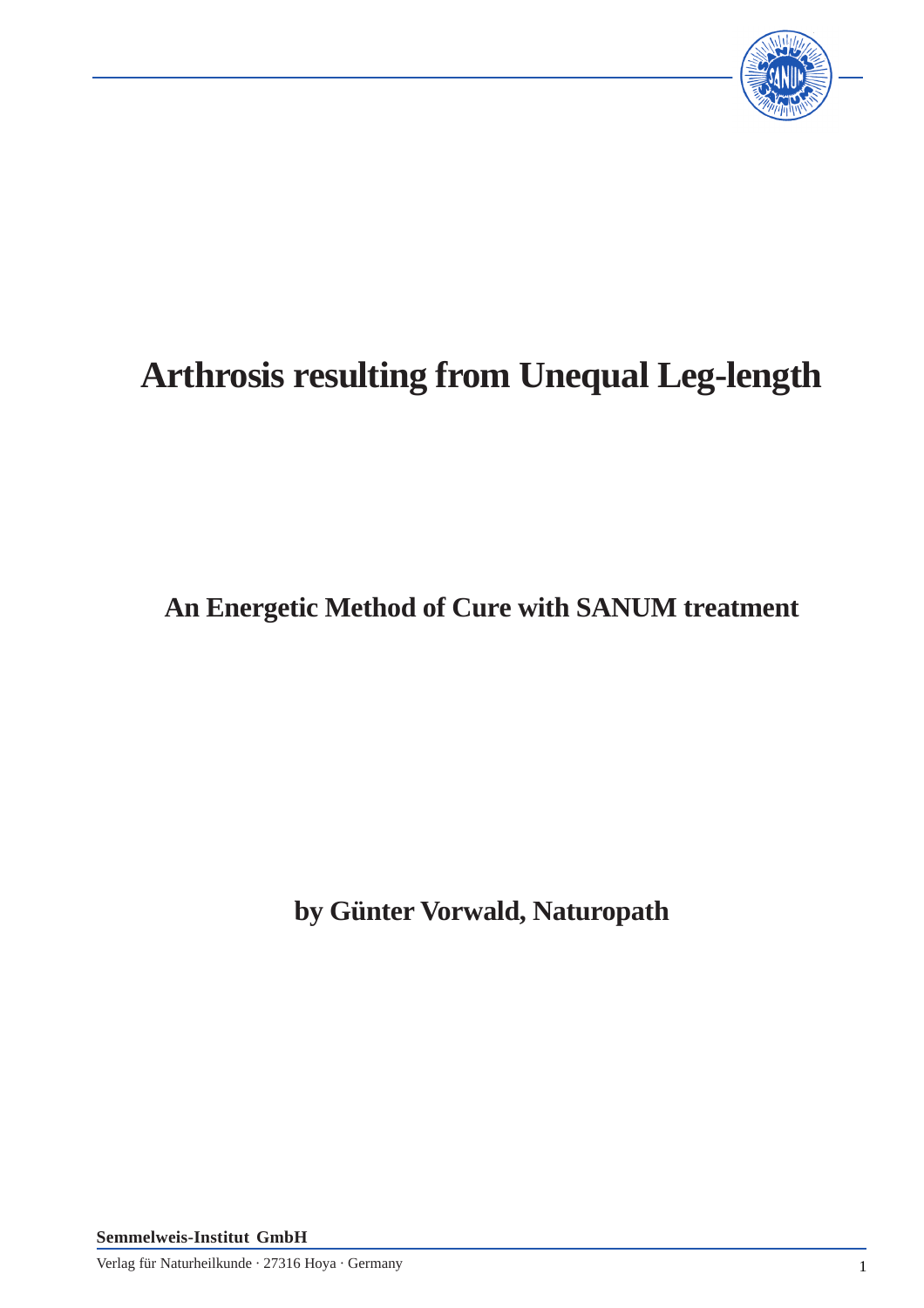

Every colleague is aware that nerves branch out from the spinal cord to every organ and that these regulate the circulation to individual organs, among other things. Therefore, every good physical examination should start off by assessing the condition of the spine. First of all it is established whether the head is held straight. A one-sided vertical furrow at the root of the nose indicates that the ileosacral joint is blocked on the corresponding side, since the relevant energy-block lies on the course of the bladder meridian. The check-up continues with an assessment of the height of the shoulders, and may then proceed with a percussion of the spine and palpation of the tension of the muscles. A direct check is carried out as to whether the ileosacral joint is blocked, using the thumbs applied to the sacrum, ascertaining whether, when one of the legs is lifted, the sacrum participates in the manœuvre or remains rigid. It is important to conclude by checking for any possible difference in the length of the legs, for this sheds light on any displacement of the pelvis. Colleagues who like to be precise carry out a further check using two scales, to ascertain whether the distribution of weight between the two halves of the body is equal.

Should the therapist find, having concluded the examination, that the patient has a scoliosis and a difference of e.g. 1.5 cm in leglength, then he will surely feel obliged to do something to straighten the patient up. Whatever, it should be clear in the case of such a finding that one of the knee-joints is under increased pressure and

may possibly already be showing signs of arthrotic change. Not only that, but some of the intervertebral discs are subject to constant onesided stress from pressure, so that the danger of degeneration or a possible prolapse of the nucleus pulposus has at least to be considered.

The type of therapeutic efforts that are now applied in the case will depend heavily on the training received and on the therapist's conception of what has given rise to this postural error.

As a former chiropractor, of course I know the different grip techniques with which the patient can be manipulated. This procedure is performed against the background of a relatively mechanistic view of how the joints function.

Therapists who understand the cause in terms of muscular malfunction will gradually straighten the body up using manual methods or physiotherapy exercises and special breathing techniques. They will possibly also include massages.

Therapists who know about the effects of trauma on the musculature, and who understand something of A. Lowen's "character armouring", will try to release the traumas and armouring through gentle touch and psychotherapeutic interventions.

Mayr diagnosticians know about the effects of a damaged gut and its generation of gas, especially in the descending colon, which can push the lower ribs up on one side, resulting in torsion of that section of

the spine. Proceeding logically, their efforts will begin with cleansing of the gut.

All these paths can be justified, and in the long term will result in astonishing effects.

One thing, however, which is almost always attended by dire consequences, is the trick favoured by orthopædists of altering the statics of the body by means of raised heels or insoles in one of the shoes. In so doing, generally they are simply ignoring the causes of a crooked stance. The problem is removed in the short term, but not solved.

I have developed a completely new way of straightening out my patients' bodies. The orthopædist Dr. Brand from Bad Kissingen played an important part in pointing me in this direction.

He discovered that - due to the pressure on part of the surface on a joint - every blocked vertebra transmits a special frequency. This frequency runs along the meridians - which act as conductors - and produces spasms in muscles situated well away from the blocked joint. By means of chiropractic procedures carried out on the vertebra in question, these spasms can be resolved in a matter of seconds.

I have given much thought to the question as to which muscle must be involved, if there is a difference in length of the legs, and a so-called pelvic tilt. My thoughts led me to the psoas muscles, which largely escape our customary therapeutic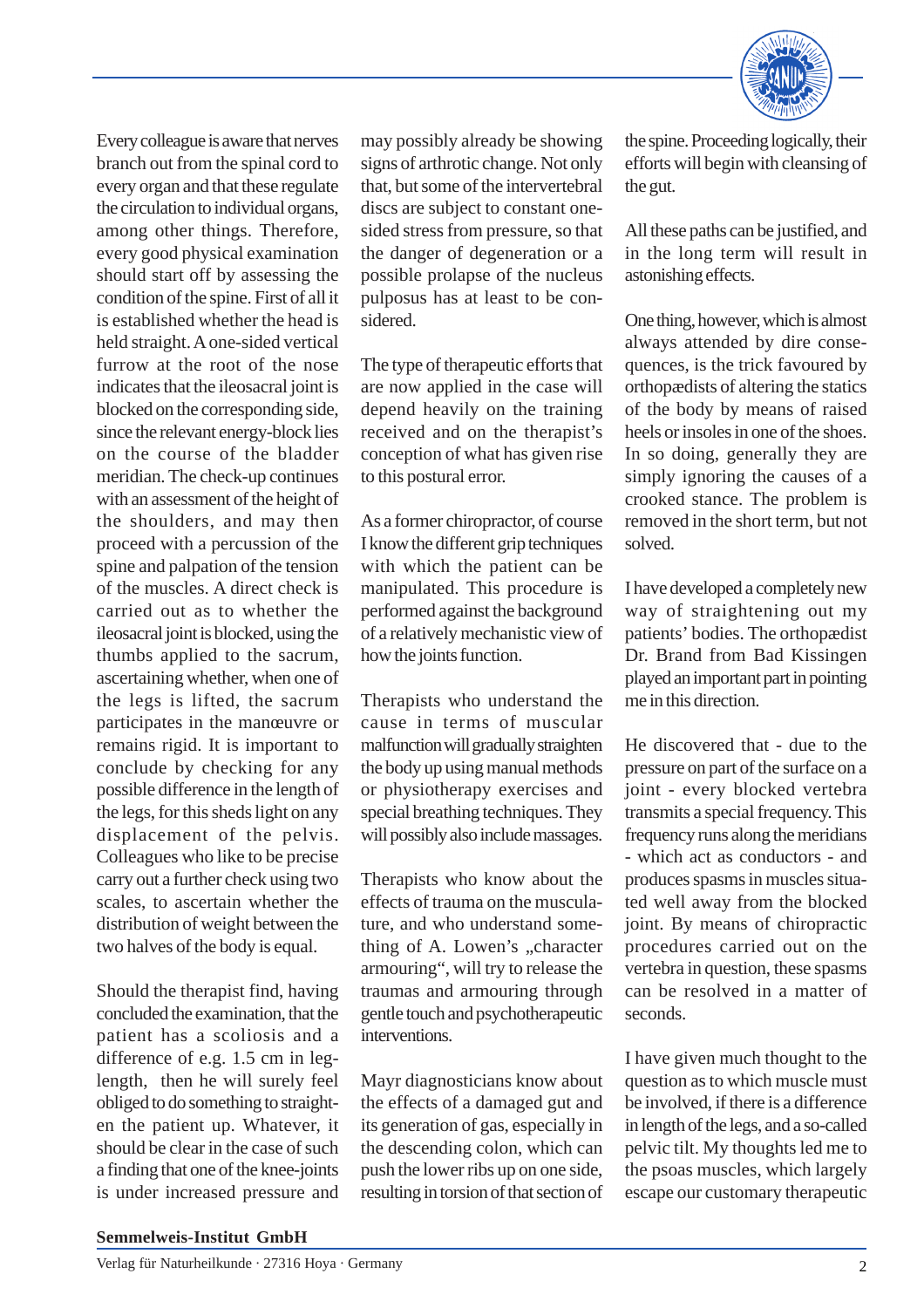

efforts, because they are difficult to get at and it is hard to assess their tone. As is well known, they pass through the abdomen from the lower dorsal spine and insert into the two thigh-bones. For me, the next question was: which vertebra must be responsible for the tension of these muscles? And so I hit upon the atlas joint.

However, the critical point was: how to get rid of possible traumas as well as blocks resulting from postural errors at this vertebra. My reflections led me to the conclusion that this could not be achieved by the application of renewed force, as happens in Chiropractic.

I went back to Dr. Brand's idea. As already mentioned, he described the generation of special frequencies by inner pressure in the joint.

If it is possible even to fragment renal calculi by using frequencies that work on the body from outside, then it occurred to me that it must be possible to release a blocked vertebra using frequencies. That done, then simultaneously the associated muscle spasm should resolve itself. Of course, a different frequency would need to be used from the one which had caused the block in the first place. Thus it would be necessary - as is usual in acoustics - to employ overlapping frequencies.

Following this logic, I placed my fingertip below my ear in the region of the atlas and created a highfrequency vibration, in order to achieve this overlapping of frequencies. And with that came the breakthrough.

If this trick is performed on the correct side of the head, combined with the known fact that the human biosystem is most easily susceptible to a dynamic movement, it is impossible to fail. The psoas muscle which is in spasm relaxes immediately.

A difference in leg length of up to 2 cm, with associated pelvic tilt and scoliosis, can often be resolved in a single treatment within the space of 3 minutes, without the use of force. One single treatment is often sufficient to remove the postural defect permanently. Occasionally, the treatment requires repetition once or twice at weekly intervals. Bad postural habits may occasionally cause a part of the muscle spasm to recur. Generally, following the treatment, muscle aches arise, because from now on other muscles are busier than they were before. Any built-up heels that have already been prescribed can almost always be dispensed with.

In this context, I should also draw readers' attention to the fact that particular care is sometimes required with women who present with a unilateral inward rotation of a leg, which fails to respond to the best manual methods. I have stated on a number of occasions that such women have suffered abuse during childhood, the inward rotation representing an attempt to suppress the trauma. In such cases, I urgently request you to hand the patient over to a female colleague who practises body-oriented psychotherapy (e.g. G. Boysen's method) and not to persist with energetic manual methods.

There is another reason for resistance to treatment. If there is a jaw misalignment, meaning that with every chewing movement the lower jaw is pushed to one side, then all efforts to work on the spine, the pelvis or the legs will be futile. The unilateral muscle-tension in the jaw will have a knock-on effect on the neck muscles, resulting in displacement of the cervical vertebræ. The consequence of this will be a scoliosis from top to bottom. Only a dentist can get to the root of this problem. The patient will then require a dental splint to ensure edge-to-edge occlusion.

One further particular problem occurs when regulatory dental treatment is being carried out to correct trusions in the mouth and jaw area. During this period, any manipulative treatment of the spine is almost impossible and must be postponed until the maxilloorthodontic intervention has been concluded, for the pressure on individual teeth results likewise in scolioses with matching difference in leg-length, especially, if the correct occlusion is not established for some length of time.

(In my mind I can already hear the protests of my esteemed colleagues, who are used to thinking in quite a different direction and place great importance on the principle of treating the feet first, if the spine is to be straightened. Whilst I have a high regard for these ideas, my experiences have led me to prefer the method I have described.)

By way of illustration of my method, maybe I can let my colleague Keicher speak, who was my test

## **Semmelweis-Institut GmbH**